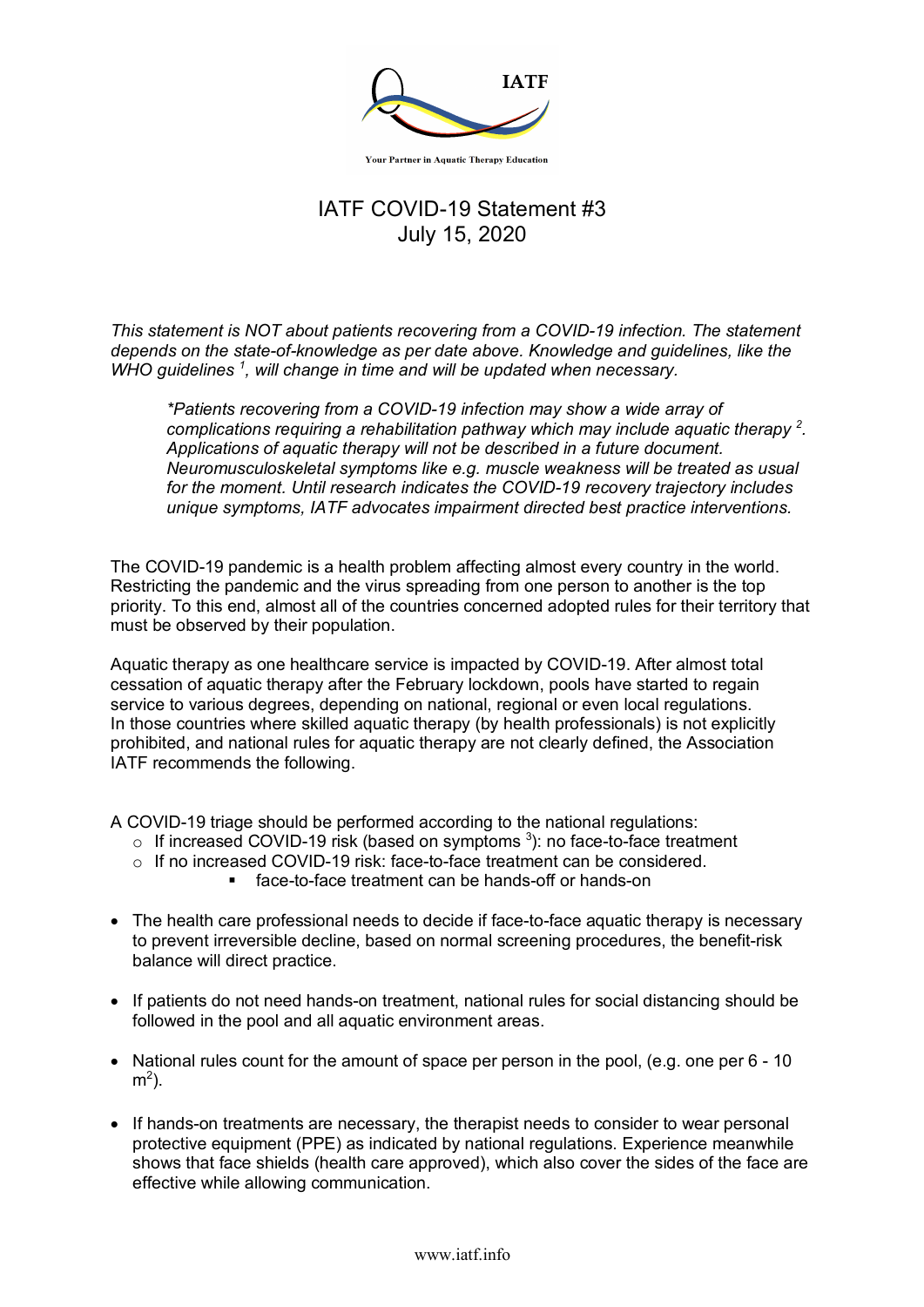

**Your Partner in Aquatic Therapy Education** 

- Caution with hands-on treatments in which faces of therapist and patient are close, e.g. WST exercises on therapist's lap, BRRM patterns in which the therapist holds hands or arms, Aqua-T-Relax. Even with PPE: do not stay too long and too close at the face of the patient.
- Avoid intensive aerobic training, H.I.I.T and singing, which increases respiration. This will increase ventilatory aerosol production and most probably spreading the virus. (1 minute singing equals 50 times coughing  $3a$ ).
- Aerosols also develop through intensive mixing of water and air, in which exhaled viruses or virus particles can stay. There is emerging evidence that airborne transmission cannot be ruled out (WHO press-conference July 7, 2020). Blowing bubbles and splashing should be avoided. These pool aerosols consist of disinfected water, but there is no evidence that this diminishes possible risk of ventilatory aerosols
- Pool staff should be limited in order to reduce the amount of social / therapeutic contacts. If possible, specific staff should be assigned to work in the pool area.
- Patients and therapists should perform a full body and hair rinse before therapy for about 60 seconds, as recommended  $4.5$ . This helps to decrease the disinfection by-products  $4$  in the pool, which eases to maintain an adequate level of free chlorine (or bromine).
	- $\circ$  The American Centers for Disease Control and Prevention states "There is no evidence that COVID-19 can spread to people through the water used in pools, hot tubs, or water playgrounds. Proper operation and disinfection of pools, hot tubs, and water playgrounds should kill the virus that causes COVID-19. Limit close contact with people outside your home in public spaces, both in and out of the water"  $6$ , Inactivation time of the virus that causes COVID-19 is not known yet. A panel of European, American and Australian experts met June  $22<sup>nd</sup>$  at the conference "Pool and Spa in time of COVID-19" 5a and based recommendations about disinfection on knowledge of the Adenovirus and E. Coli, as presented in the Dutch guideline  $^{7,8}$  and the PWTAG technical note  $^{8a}$ , in order to have a log-4 (=99.99%) reduction in 30 seconds<sup>\*</sup>:

Inside pools: free chlorine should minimally be 1.5 mg/l and pH 7.0 and free bromine: minimally 3.5 mg/l and pH 7.2

\*: this log-4 scale also means: 63% inactivation in 3 seconds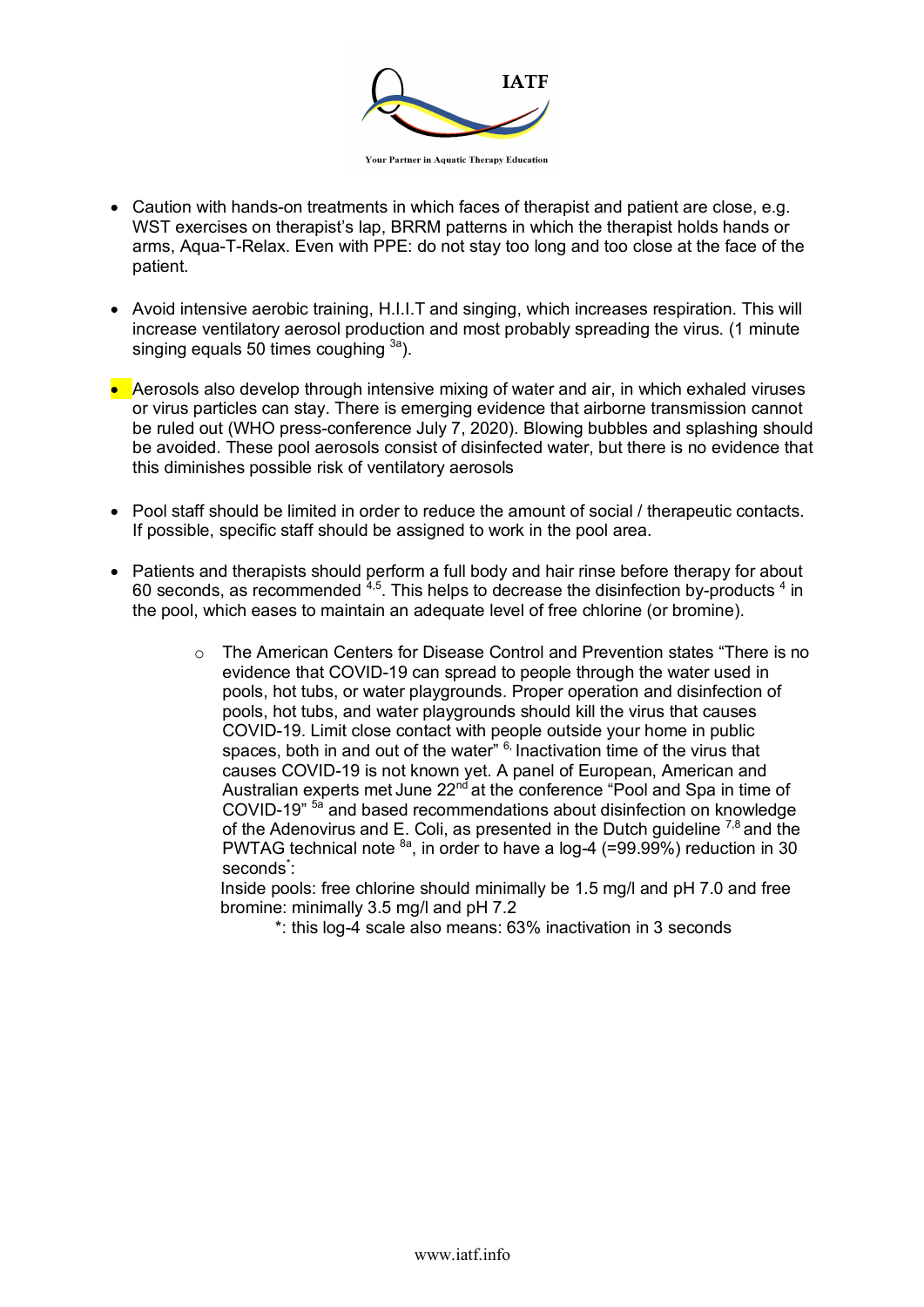

**Your Partner in Aquatic Therapy Education** 



Expected COVID-19 inactivation in swimming pool water<sup>7</sup> Inactivation: green = fast, yellow = moderate, red = insufficient

- Patients with orofacial dysfunction might swallow water and/or lose saliva, which might contain COVID-19 virus. Animal research has shown that the infection dose through the mouth is 1000 times less than through lungs  $5a,8$ .
- Dilution is a key factor also of contaminated water. An advice could be not to stay too long at one place.
- Patients who belong to groups at higher risk for severe illness from COVID-19 $\degree$  should be judiciously treated in an aquatic environment with careful scheduling to avoid other patients and staff, especially during a regional flare of COVID-19 contamination.
- Also, post-COVID-19 patients should be judiciously treated in an aquatic environment with careful scheduling to avoid other patients and staff.
- Pool/poolside/changing room equipment, door handles etc. must be cleaned and disinfected regularly according to existing regulations. WHO <sup>10</sup> suggests a 1000 ppm bleach solution with a contact time of 1 minute after which cleaning with tap water should be done.
- Aquatic equipment should not be shared between patients during the same session and should be rinsed with pool water each time they are used, after which they should be dried thoroughly <sup>8</sup>.
- Air quality: CDC recommends that pool operators should monitor proper ventilation (NO recirculation when possible) in the pool basin area in order to prevent development of bioaerosols  $^{11,14}$ . REHVA  $^{12}$  states "Increase air supply and exhaust ventilation and – when possible – use more window airing, Nishiura et al.  $^{13}$  analyzed superspreading events of COVID-19 and showed that closed environments with minimal ventilation strongly contributed to a characteristically high number of secondary infections. Contamination further depends on distance, contact time, coughing, sneezing and the intensity of respiration. Relative humidity's and air temperature as common in pools do affect the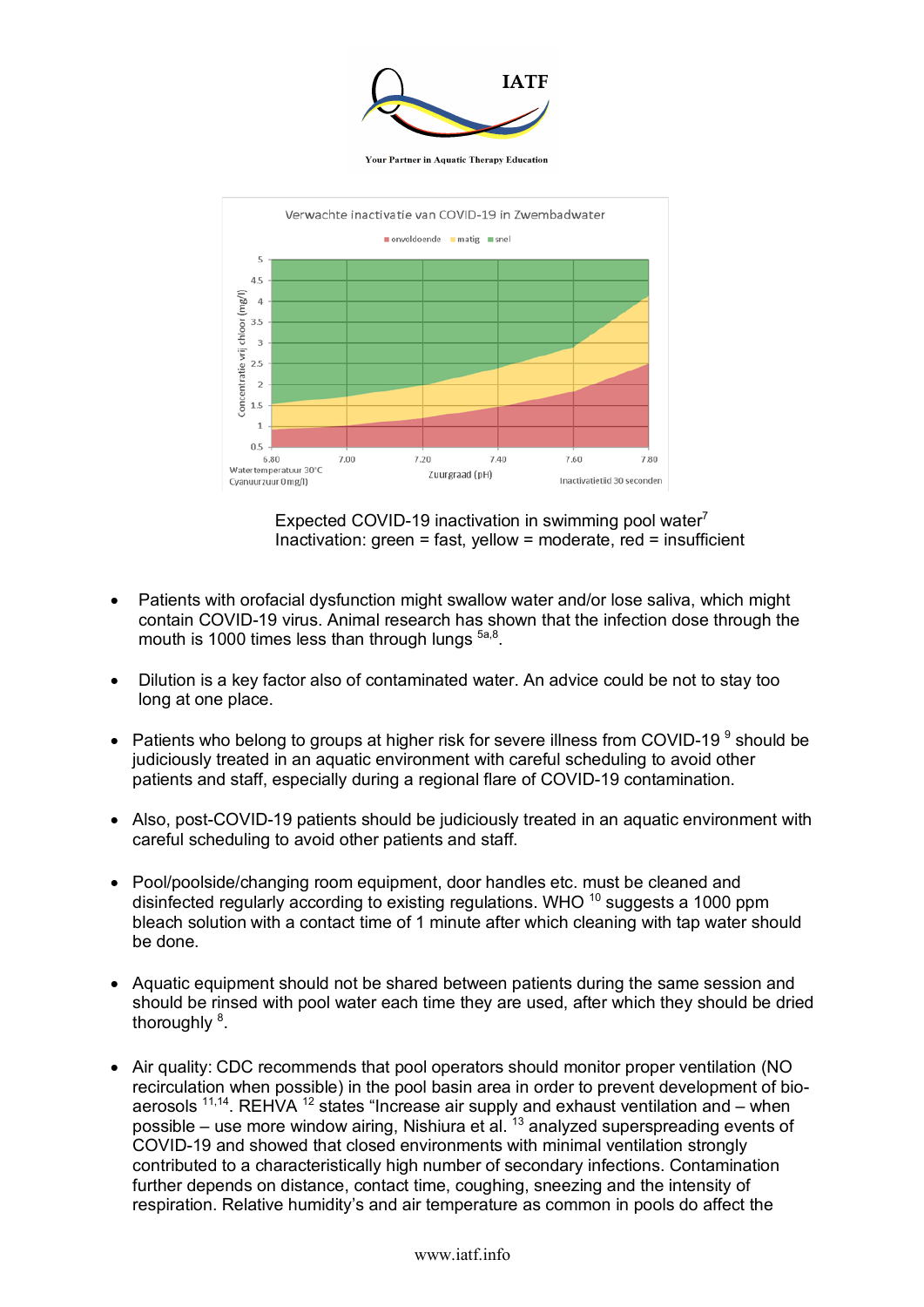

**Your Partner in Aquatic Therapy Education** 

COVID-19 virus <sup>12a</sup>. Lowering the relative humidity and increasing air temperature is of advantage.

References

1. Coronavirus disease (COVID-19) technical guidance: infection prevention and control / WASH.. Website accessed at July 6, 2020. https://www.who.int/publications/i/item/WHO-2019-nCoV-IPC-2020.4 (June 29, 2020).

2. British Society of Rehabilitation Medicine. Rehabilitation in the wake of COVID-19 A phoenix from the ashes. Working document, Issue 1, 27.04.2020. Downloaded at April 28, 2020 from https://www.bsrm.org.uk/publications/latest-news/post/39-COVID-19-bsrmposition-on-rehabilitation.

3. Q&A on Coronaviruses (COVID-19). Website accessed at April 28, 2020 https://www.who.int/news-room/q-a-detail/q-acoronaviruses#:~:text=The%20most%20common%20symptoms%20of,should%20seek%20 medical%20attention .

3a. Asadi S, Wexler AS, Cappa CD, et al. (2019) Aerosol emission and superemission during human speech increase with voice loudness. Scientific Reports 9(1).

4. Keuten MGA, Schets FM. Schijven JF, Verberk JQJC, Dijk van JC. Definition and quantification of initial anthropogenic pollutant release in swimming pools. Water Research, 2012: 46, doi: 10.1016/j.watres.2012.04.012. Corrigendum WaterResearch 2014 included doi: 10.1016/j.watres.2013.12.007.

5. Centers for Disease Control and Prevention. 2018 Annex to the Model Aquatic Health Code, scientific rationale. Downloaded at April 28, 2020 from https://www.cdc.gov/mahc/index.html.

5a. Romano Spica V, Keuten MGA, Valeriani F. (2020) International Conference "Pool and Spa" in time of COVID-19, Triumph E-learning, https://www.triumphelearning.it/course/internationalconference-pool-and-spa-in-time-ofcovid-19\_5443 .

6. https://www.cdc.gov/healthywater/swimming/index.html. Website accessed at July 6, 2020.

7. https://www.zwembadbranche.nl/update-richtlijn-hygiene-en-desinfectie-wat-zijn-debelangrijkste-wijzigingen/ Website accessed at July 6, 2020.

8. https://water-vrij.nl/wp-content/uploads/2020/05/Richtlijn-Veilig-Zwemmen-in-coronatijdhygiene-en-desinfectie-in-badinrichtingen.pdf. Website accessed at July 6, 2020.